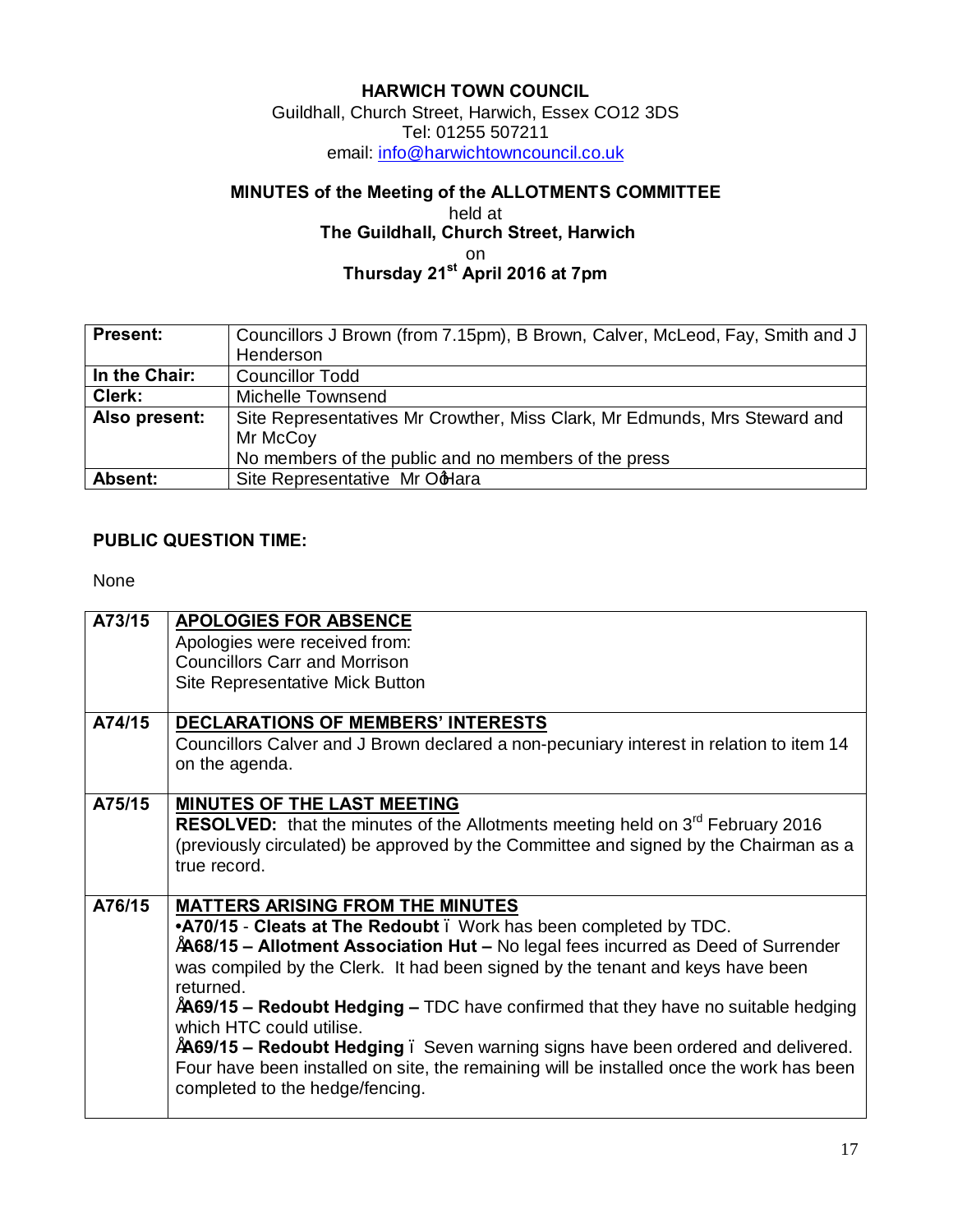| A77/15 | <b>MATTERS ARISING FROM PREVIOUS MINUTES</b>                                                                                 |
|--------|------------------------------------------------------------------------------------------------------------------------------|
|        | "Closure of footpath no. 5 - Access to King Georges Allotment Site. An update                                                |
|        | will be received from the contractor after the 28 <sup>th</sup> April 2016.                                                  |
| A78/15 |                                                                                                                              |
|        | <b>VACANT PLOTS/WAITING LIST/NOTICES TO QUIT</b><br>The Clerk advised members of the following:                              |
|        | "16 people on the waiting list (most are waiting for specific sites or plots)                                                |
|        | "10 vacant plots                                                                                                             |
|        | "No NTQs issued since the last meeting                                                                                       |
|        |                                                                                                                              |
| A79/15 | <b>SITE REPRESENTATIVE REPORTS</b>                                                                                           |
|        | Mr Crowther - Still waiting for the public footpath to be resurfaced.                                                        |
|        | Mr Edmunds - Redoubt site is looking good now that the cleats have been addressed.                                           |
|        | <b>Mrs Steward</b> – Nothing to report.                                                                                      |
|        | Mr McCoy - Plots 8 and 16 require letters as they are not being cultivated and are                                           |
|        | becoming overgrown.                                                                                                          |
|        | Miss Clark - As the plot holder for WW08 has injured himself, plot holders from the site                                     |
|        | have covered the plot with carpet in order suppress growing weeds. Clerk has agreed                                          |
|        | to contact plot holder.                                                                                                      |
| A80/15 | <b>REPLACEMENT OF GATE AT BOATSWAINS CALL ALLOTMENT SITE</b>                                                                 |
|        | Estate Supervisor has met with the Site Representative to assess the condition of the                                        |
|        | gate and is of the opinion that it does not need replacing at this stage.                                                    |
|        | RESOLVED: No further action required.                                                                                        |
|        |                                                                                                                              |
| A81/15 | PLOT 23 - BOATSWAINS CALL ALLOTMENT SITE                                                                                     |
|        | Councillor J Henderson updated members following her meeting with the Estate                                                 |
|        | Supervisor and local resident to determine the boundary. Due to the 3 foot drop into                                         |
|        | the adjoining land, it was suggested that once responsibility for the boundary has been                                      |
|        | determined, the new fencing would require 3 gravel boards to support the difference in                                       |
|        | ground level.                                                                                                                |
|        | <b>RESOLVED:</b> Clerk to liaise with resident to establish responsibility for the boundary                                  |
|        | and gain confirmation that the resident concurs with the boundary measurements as                                            |
|        | detailed on the plans drawn up by the Estate Supervisor.                                                                     |
|        | FURTHER RESOLVED: To recommend to either F&GP Committee or Full Council.                                                     |
|        | whichever is soonest, to consider approval for the established boundary and to<br>determine responsibility for the boundary. |
|        |                                                                                                                              |
|        | Members consider the request to allocate plot 23 rents free to house a bee hive.                                             |
|        | <b>RESOLVED:</b> Further details required confirming the number of bee hives.                                                |
|        |                                                                                                                              |
| A82/15 | <b>MATTERS TO BE REPORTED</b>                                                                                                |
|        | <b>Redoubt Allotment Site</b>                                                                                                |
|        | "Damaged tap. replacement undertaken by the Estates Supervisor                                                               |
|        | "No parking on Tuesday $3rd$ May 2016 due to official opening of the new roadway                                             |
|        | <b>Boatswains Call Allotment Site</b>                                                                                        |
|        | "Dangerous Silver Birch Tree . emergency work carried out . cost - £80                                                       |
| A83/15 | MATTERS RECEIVED IN THE POST OR RAISED BY MEMBERS                                                                            |
|        | •The Chair thanked the Clerk for the work undertaken in order to produce the necessary                                       |
|        | quotations/information for this meeting.                                                                                     |
|        | "Members thanked both the Clerk and Estates Supervisor for their work undertaken                                             |
|        | during the last year.                                                                                                        |
|        |                                                                                                                              |